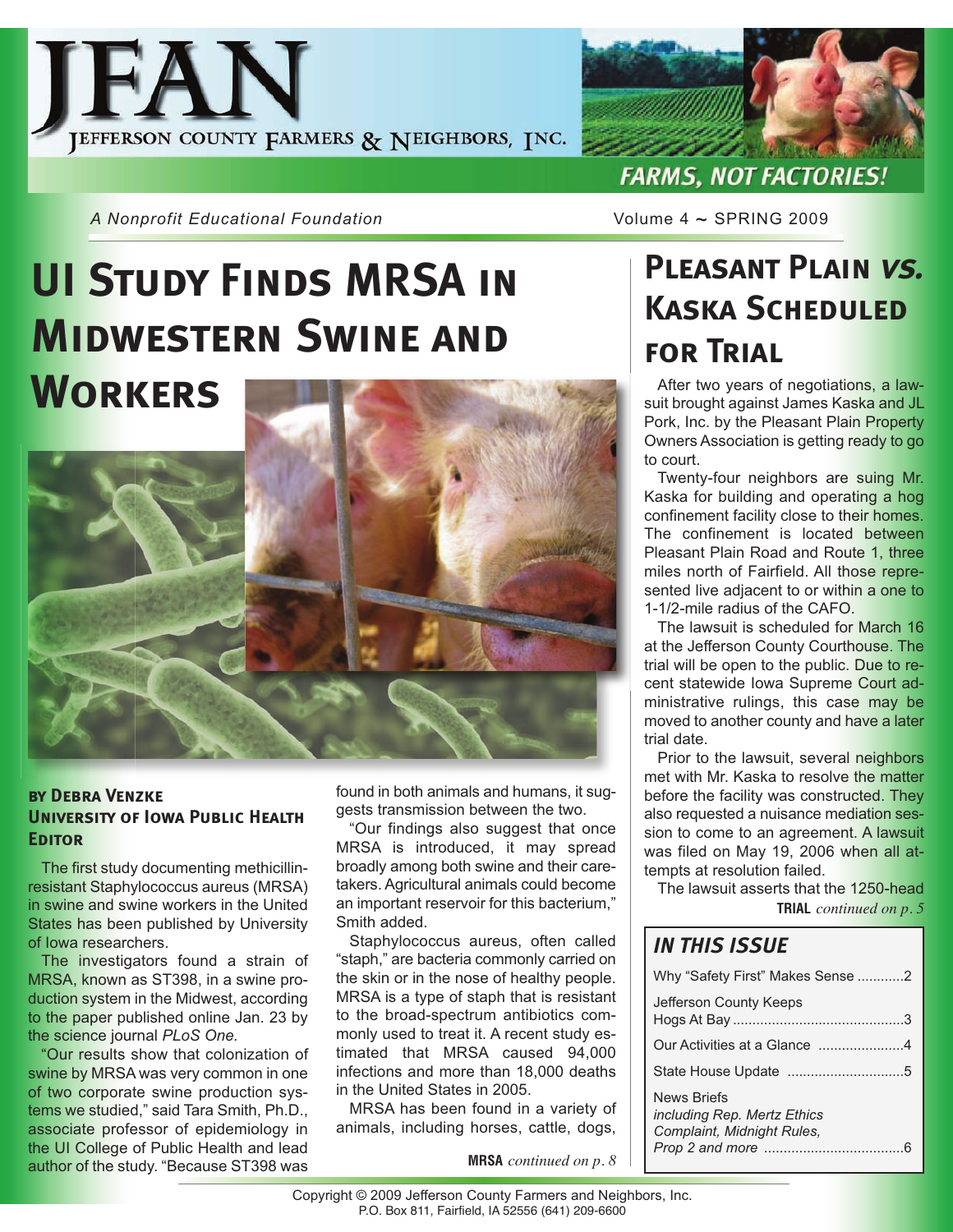### JFAN Newsletter **JEFFERSON COUNTY** FARMERS & NEIGHBORS, INC.

Volume  $4 \sim$  Spring 2009

**President** Jim Rubis

**Editor-in-Chief and Art Director** Diane Rosenberg

**Contributing Writers** Mark Ohloff Debra Venzke

> **Distribution** Terrell Welsh

**Legal Counsel** David Sykes Fairfield, Iowa

**Accounting** Fairfield Accounting and Brooks, Lodden, P.C., Des Moines, Iowa

> **Webmaster** Eric Randall

This newsletter is published semi-annually by the Board of Directors of Jefferson County Farmers and Neighbors, Inc. (JFAN), which is a 501(c)(3) nonprofit tax-exempt educational foundation.

> JFAN P.O. Box 811 Fairfield, IA 52556 (641) 209-6600 www.jfaniowa.org jfan@lisco.com

*JFAN is a not for profit tax exempt organization. Donations are tax exempt to the full extent of the law as authorized by the IRS. Articles written by guest authors may not reflect the opinions of JFAN. Information contained in the newsletter is intended to be educational and informational and is not intended to give legal advice. If you have specific legal questions regarding issues addressed in this publication please seek the advice of an attorney.*

# **The Precautionary Principle: Why "Safety First" Makes Sense**

Large-scale industrial farms pose enormous environmental and public health risks due to their contribution to air, groundwater, soil and light pollution and their overuse of inputs such as antibiotics, pesticides and synthetic growth hor-

mones. Though serious questions about this system of farming have been raised by scientists and researchers around the world, public health and environmental safety advocates remain saddled with the burden of providing scientific proof of harm before these industries can be regulated, reigned in, or even properly analyzed by our government.

#### **An Alternative**

The **precautionary principle** offers an alternative. It says that "when an activity raises threats of harm to

human health or the environment, precautionary measures should be taken, even if some cause-and-effect relationships are not fully established scientifically."<sup>1</sup> It requires the producer of a questionable product or substance to prove that it is safe before it can be used. Currently in the United States, harm must be scientifically proven before a product is taken off the market. The precautionary principle allows the public to shift that burden of proof to the polluter without having complete certainty of harm. If there is some question about the safety of a new product, that item's production can be halted to protect society until it is proven to be safe.

One of the most important examples of precautionary principle in action comes from the Rio Declaration from the 1992 United Nations Conference on Environment and Development. The Declaration, which the United States signed, stated:

*"In order to protect the environment, the precautionary approach shall be widely applied by States according to their capabilities. Where there are threats of serious or irreversible damage, lack of full scientific certainty shall not be used as a*

*reason for postponing cost-effective measures to prevent environmental degradation."* <sup>2</sup>

Based on a German environmental concept first developed in the early 1970s called *Vorsorgeprinzip*, the precautionary



principle has been used widely in Europe to guide policy makers' decisions regarding environmental and health issues, and it serves as the foundation of the EU's environmental policy.3 Europe is widely considered the leader in terms of its use of the precautionary principle, however Canada has also taken significant steps regarding its use, and since 2003 the Canadian government has applied the concept to the development of every policy involving risk, harm or scientific uncertainty. San Francisco's municipal environmental regulations are based on the principle, as is Massachusetts' state Toxic Use Reduction legislation.4

Even though the concept of precaution can be found in the Occupational Safety and Health Act, the Food Drug and Cosmetic act, and Environmental Protection Agency regulations,<sup>5</sup> the United States still lags far behind Europe in its commitment to the precautionary principle in national policy-making. Because the application of this principle would require businesses to put human and environmental health before economic gain, many industries associate precautionary principle with financial loss. Lobbyists for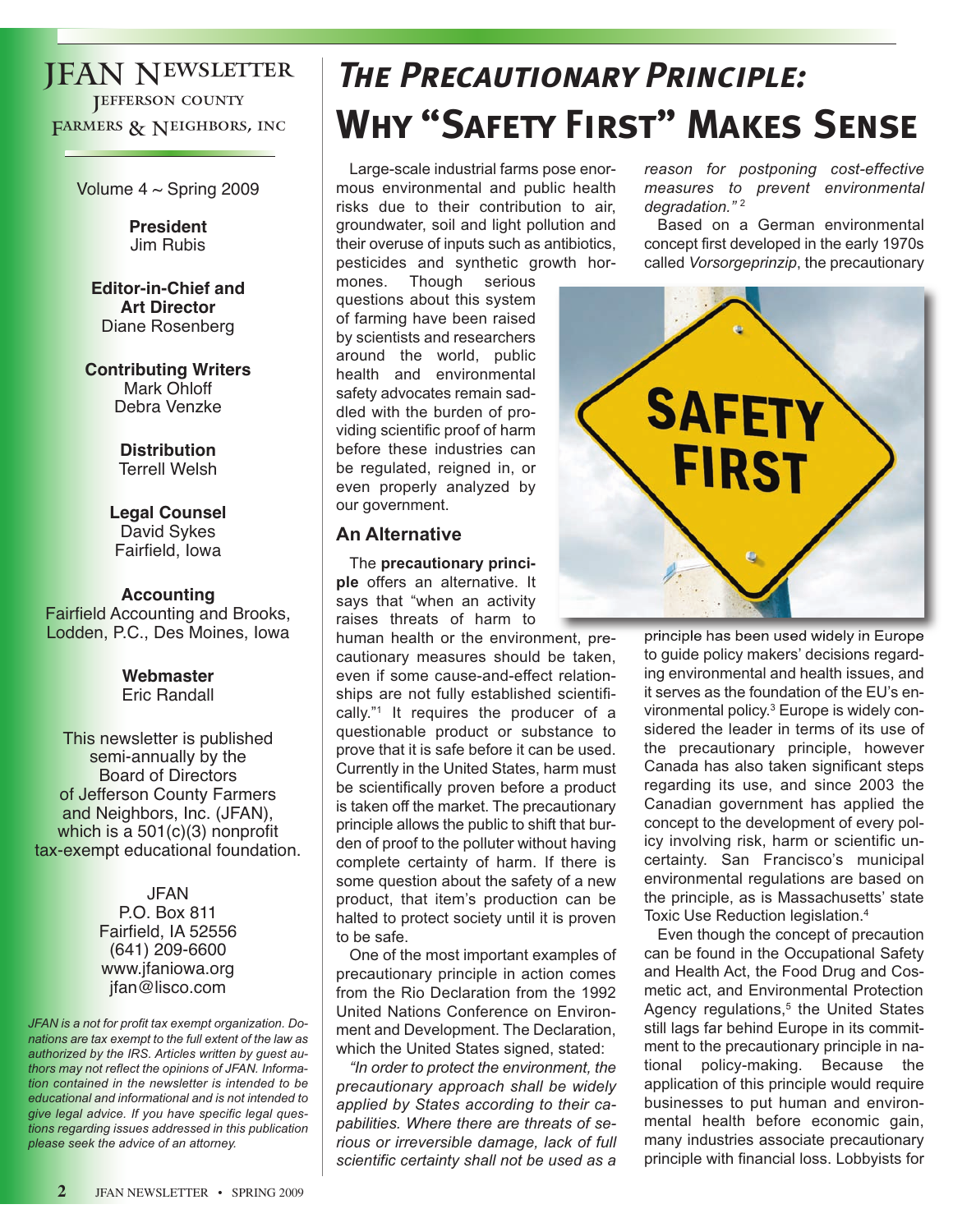agribusiness and food corporations, and senators and representatives from states with significant numbers of industrial farms are therefore motivated to work against the widespread implementation of this principle.

#### **Sustainable Solutions**

Ultimately, the precautionary principle is a logical choice for those who are forced to deal with the consequences of their own actions. Perhaps if the agriculture industry was forced to clean up its pollution itself (rather than passing the cost of cleanup onto taxpayers and society), it would choose to implement the precautionary principle.

Sustainable farmers inherently use the precautionary principle because they are tied to the land, their communities, the welfare of their animals, and are therefore aware of the immediate and long-term consequences of their actions. The sustainable methods they use have been feeding people for centuries, and have proven to be beneficial not only to the farmer, but also to the animals s/he raises, the environment, the surrounding community and society at large.

#### **What You Can Do**

Encourage your representatives to order bans and phase outs of dangerous substances and practices. Tell them to support the use of the precautionary principle in setting policies governing agriculture.

Support farms that have reduced pollution at the source by moving to organic and sustainable practices. Don't gamble on your health or the health of your loved ones by buying from corporations willing to put their profits ahead of your safety. Learn more at Sustainable Table (www.sustainabletable.org).

Find a farm near you using the Eat Well Guide (www.eatwellguide.org). Just enter your zip code to locate farms, stores, restaurants and bed & breakfasts serving sustainably-raised meat and dairy products.

#### **For More Information**

• Science and Environmental Health Network (SEHN) (http://sehn.org) SEHN was founded in 1994 by a consortium of North American environmental organizations (including Environmental Defense, The Environmental Research Foundation, and OMB Watch) concerned about the misuse of science in ways that failed to protect the environment and human health. Since 1998, SEHN has been the leading proponent in the United States of the precautionary principle as a new basis for environmental and public health policy.

*• Towards A More Precautionary and More Scientific Approach to Risk Assessment: A Consumer Perspective on Food Safety.* (www.consumersunion.org/food/mmmcpi800.htm)

• A speech by Edward Groth III, PhD of Consumers Union to the World Congress on Medicine and Health in Hannover, Germany, August 2000.

*• Rachel's Environment & Health News* (www.rachel.org is a publication of the Environmental Research Foundation, a clearinghouse of news and resources for environmental justice, which provides understandable scientific information about human health and the environment.

#### **Sources**

(1) Ticknor, Joel, Raffensperger, Carolyn, Myers, Nancy, *The Precautionary Principle in Action: A Handbook.* www.sehn.org: Science and Environmental Health Network.

(2) United Nations Environment Programme, Rio Declaration on Environment and Development. United Nations Conference on Environment and Development, 1992.

(3) Foster, Kenneth R., Paolo Vecchia, Michael H. Repacholi, "Risk Management: Science and the Precautionary Principle." *Science* 288 (2000).

(4) Snadeker, Suzanne M., "What Is the Precautionary Principle? How is it Taking Shape Nationally and Globally?" *The Ribbon* 8 (2003).

(5) Ibid.

*Reprinted by permission of Sustainable Table www.sustainabletable.org*

### **Jefferson County Helps Keep Hogs at Bay**

The following map shows how many permits were approved in Jefferson County compared to surrounding counties in 2007- 2008. JFAN's effort's to promote our county's quality of life have kept the number of large-scale CAFOs low. Jefferson County ranks at the bottom, along with Henry County, with the smallest growth of large confinements.

Permits are required for CAFOs or open feedlots containing 1000 animal units or more. For swine, 1000 animal units equates to 2500 hogs. (One animal unit equals 2.5 hogs.) In addition, permits are required for all factory farms that use lagoons for manure management, no matter the size.

#### **2007-2008 New CAFO Permits and Additional Hogs by County**

|                                            | <b>KEOKUK</b><br>3 permits<br>> 4,800 hogs<br>(data incomplete) |                                                           | <b>WASHINGTON</b><br>13 permits<br>23, 274 hogs |                                        |  |
|--------------------------------------------|-----------------------------------------------------------------|-----------------------------------------------------------|-------------------------------------------------|----------------------------------------|--|
| <b>WAPELLO</b><br>6 permits<br>24,000 hogs |                                                                 | <b>JEFFERSON</b><br>1 permit<br>2,400 hogs                |                                                 | <b>HENRY</b><br>1 permit<br>2,400 hogs |  |
|                                            |                                                                 | <b>VAN BUREN</b><br>4 permits<br># of hogs<br>unavailable |                                                 |                                        |  |

These figures, taken from Iowa DNR statistics, do not encompass smaller CAFOs or SAFOs (small animal feeding operations, which are 1250 pigs or less). They do not need to apply for permits and are not tracked by the DNR.

CAFOs over 1250 hogs are required to submit manure management plans and open feed lots with more than 2500 hogs are required to submit nutrient management plans. However, the number of new industrial farms that fall into these categories are also not available from the DNR.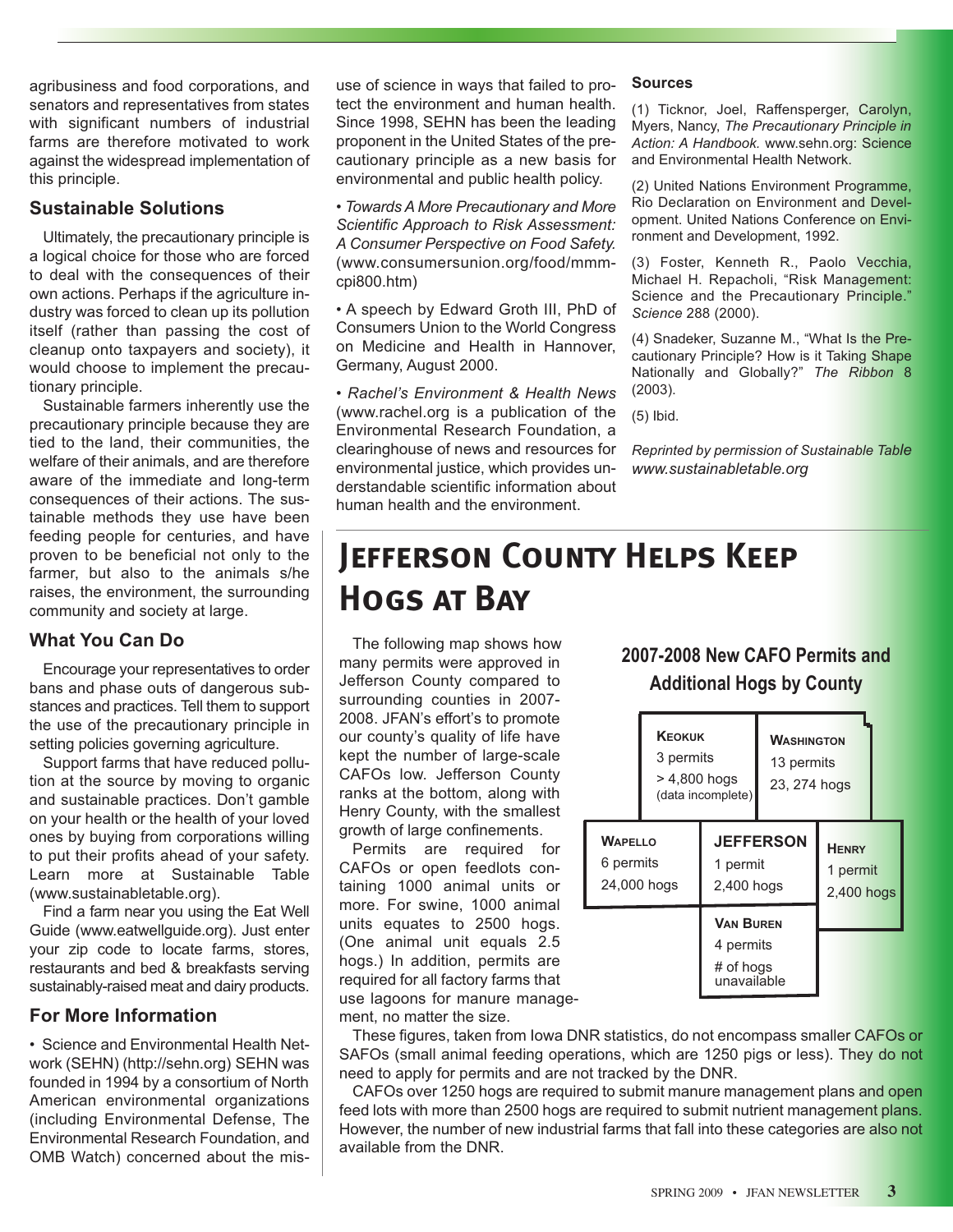# **Our Activities At a Glance:**

### **JFAN Working Hard for You**

#### *Just Published!* **New JFAN Booklet: Legal Risks of CAFO Workers in Secondary Roles**

CAFO owners and operators are all too aware of the potential for legal liability when their factory farms harm their neighbors. But many working indirectly with CAFOs are not aware of the potential for costly and time-consuming lawsuits.

JFAN's new booklet, *Secondary Liability: Could You Be Implicated in a CAFO Lawsuit?* discusses the legal risks for individu-

als working with CAFOs in a supporting capacity. These include manure haulers and applicators as well as CAFO owners and operators who allow manure to be spread on their land. This 16-

p a g e

booklet provides general

information on the potential liability for damages and offers guidelines for avoiding legal repercussions.

*Secondary Liability: Could You Be Implicated in a CAFO Lawsuit?* also includes Iowa DNR guidelines for separation distances for manure application.

JFAN is currently distributing this booklet to manure haulers and applicators, county boards of supervisors, government officials, environmental organizations and environmental attorneys throughout the state.

Individual copies are free, and bulk copies may be ordered for \$1 each from JFAN. It is also available as a downloadable PDF on our website www.jfaniowa.org. To request copies, please contact JFAN at P.O. Box 811, Fairfield, IA 52556, 641-209- 6600, or email us at jfan@lisco.com.

#### **New CAFO Alert in Jefferson County**

Jefferson County farmer Tony Adrian is moving ahead with plans to construct a new hog confinement housing 2400 swine in northern Jefferson County. The confinement would affect 18 families in the neighborhood. The facility would be located in Section 19 of Penn Township, eight miles north of Fairfield and one mile east of Route 1.

Mr. Adrian, who is partnering with Tri-Oaks, has met with several neighbors, many of whom have expressed strong

opposition to the CAFO. Mr. Adrian's home is in the vicinity of the proposed facility, but a number of neighbors live closer to the proposed confinement than Adrian.

It is reported that Adrian reviewed three potential sites for his CAFO, including the property where his home is located. He has not divulged his third site.

A group of neighbors have organized to oppose the CAFO and met with JFAN and Iowa Citizens for Community Improvement (CCI) in February to explore their options. The neighborhood group is considering action to deter construction, including legal action.

Since the CAFO will contain no more than 2400 pigs, it does not have to meet the Master Matrix and is not subject to a public hearing. It does need to submit a manure management plan for state approval.

Although Mr. Adrian is from a multi-generational farming family, this is his first confinement operation. He has indicated that if this operation is successful, he may construct additional facilities.

JFAN will keep the community updated with new developments on this CAFO.

#### **Financial Assistance Grants Available**

JFAN provides financial assistance grants to help families fight CAFOs in their neighborhood. These grants help families with lawsuits that they may bring

against CAFO owners and operators.

To obtain an application, visit the JFAN website at www.jfaniowa.org or contact us at P.O. Box 811, Fairfield, IA 52556, 209-6600, or email us at jfan@lisco.com.

#### **Grants Available for Alternative Farming**

JFAN also offers a limited number of grants up to \$1000 to help farmers move towards alternative and sustainable animal production systems. These grants can be used for education or for help in setting up new facilities.

All applications will be considered. To download an application, please visit our website at www.jfaniowa.org. You can also contact us at P.O. Box 811, Fairfield IA, 52556; 641-209-6600; or via email at jfan@lisco.com.

#### **JFAN Grant Supports Sierra Club Water Study**

The Sierra Club Leopold Group conducted a water study of Walnut Creek last year to determine if nearby CAFOs were polluting the waterway. Walnut Creek, in northeast Jefferson County, is located in an area concentrated with factory farms.

The study examined if manure runoff or groundwater seepage caused an increase in the nutrient level of the creek. Beginning last March, five water samples were taken within 24 hours of a major rain event over a six-month period. Collections were taken both upstream and downstream of the CAFOs.

The lab results showed that during several months there were increased levels of ammonia, E.coli, and nitrates with elevated concentrations downstream of the confinement facilities. Since Walnut Creek is not classified as a designated stream, the results were not significant enough to cause the Iowa DNR to take any action.

Beginning in 2006, 26,000 miles of Iowa's waterways received a designation status, such as recreational use, that qualifies them for additional protection. New EPA guidelines may enable Walnut Creek to obtain designation in the future. (See www.iowadnr.gov/water/standards/summary.html for more information on water designation.)

According to Jack Eastman, a member of the Leopold Group involved in the sampling, the results show that more water

SECONDARY LIABILITY Could You Be Implicated in a CAFO Lawsuit? A Look at Who is Legally Responsible<br>When CAFOs Cause Harm Jefferson County Farmers & Neighbors, Inc.<br>P.O. Box 811 • Fairfield, IA 32556<br>www.jfaniowa.org • jfan@jisco.com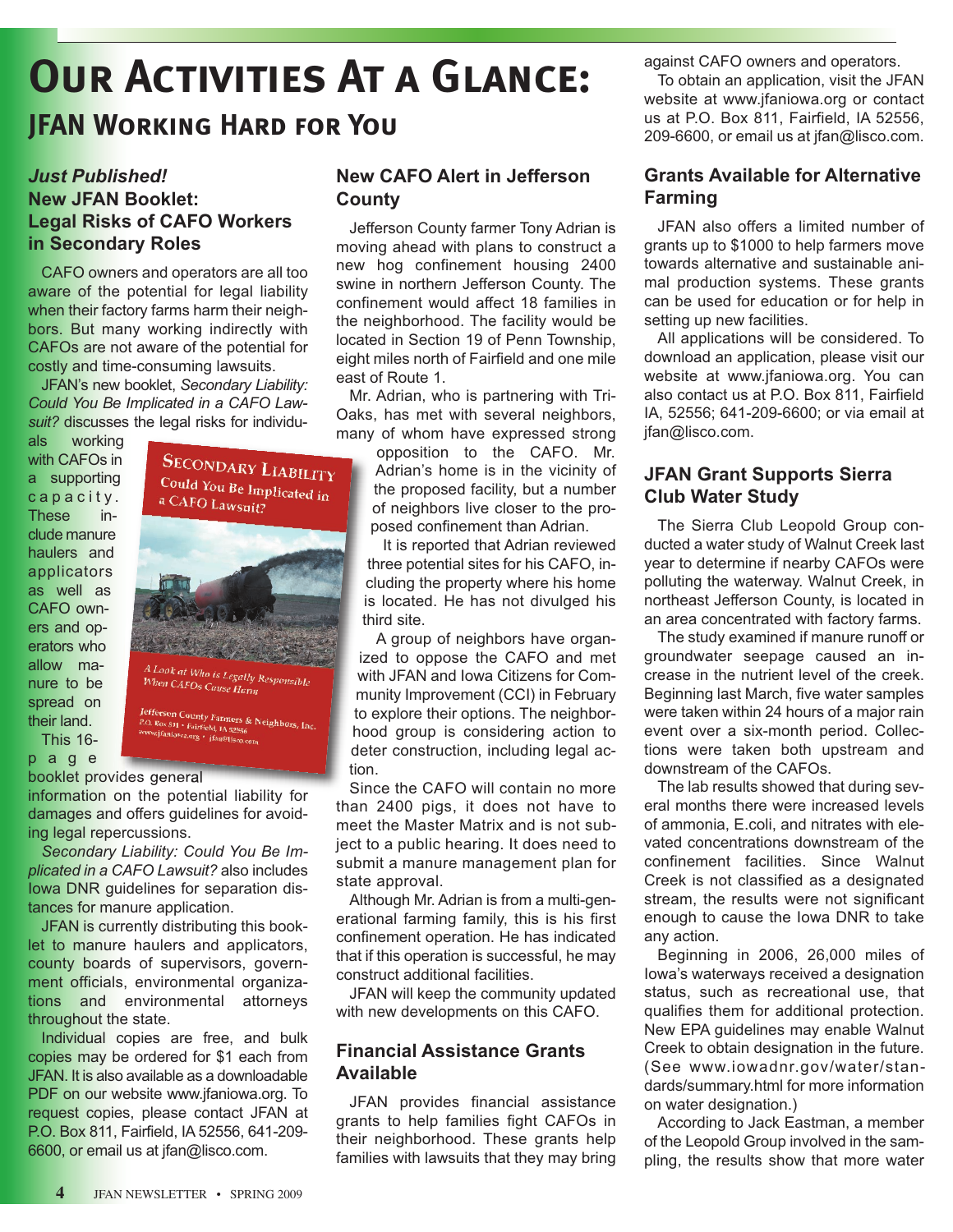testing is necessary. Many variables, such as the timing and location of manure applications, can impact on results, he says.

This study provided a valuable baseline for further tests. Eastman is hopeful that a year-long bi-weekly testing program can be implemented to further explore the impact of the CAFOs on the creek's water



Photo: istockphoto.com

#### **TRIAL** *continued from p. 1*

facility generates massive amounts of animal waste that harm the health, safety, and quality of life of the plaintiffs, the public, and the environment. It states that the facility proposes a significant risk of groundwater contamination and has the potential to seep into the aquifer that supplies Jefferson County's drinking water.

Plaintiffs also charge that the foul, unhealthy odor with its harmful airborne particulates emanating from the facility is a nuisance and threatens the health of all the families involved.

In addition, the lawsuit contends that the facility has reduced property values of the 14 homes owned by the families named in the Association.

The plaintiffs are requesting the facility be shut down in addition to financial damages.

### JFAN's Good Neighbor

#### **GUIDELINES**

**www.jfaniowa.org/Good Neighbor-Guidelines.htm**

# **Update on CAFO Legislation at the Iowa Statehouse**

#### **by Matt Ohloff IOWA CITIZENS FOR COMMUNITY IMPROVEMENT**

This has been a fairly quiet session where CAFO-related legislation is concerned. Nonetheless, two bills have been introduced that could affect where factory farms are located and how they could be effectively challenged.

#### **HF 3: Local Control Bill**

HF 3 would allow county boards of supervisors to adopt zoning ordinances for large CAFOs. It would enable counties to deny factory farm permits based on preserving and protecting natural resources, lessening congestion and overcrowding of factory farms, and protecting the health and welfare of the public.

HF 3 was assigned to the House Agriculture Committee and assigned to a subcommittee of three members (Reasoner, S. Olson and Bailey). As of mid-February this subcommittee had not met to discuss HF 3.

#### **HF 223: Anti-Nuisance Lawsuit Bill**

This bill would place restrictions on nuisance actions or proceedings involving farm operations. It would severely limit the ability of those adversely impacted by CAFOs to take nuisance action.

HF 223 has been assigned to the House Agriculture Committee and assigned to a subcommittee of three members (Reasoner, Marek and S. Olson) As of mid-February, this subcommittee has not met to discuss HF 223.

#### **Manure Application on Frozen Ground Rulemaking Update**

Last spring, Iowa's rivers and streams saw one of the highest levels of nitrates and other pollutants on record. This was largely due to melting snow and ice and the subsequent manure runoff from factory farms into the state's waterways. This will continue to happen year after year, and Iowa's waterways will continue to become increasingly polluted, if this issue is not addressed.

In response to last year's event and Iowa's growing list of impaired waterways, Iowa Citizens for Community Improvement (Iowa CCI) submitted a rulemaking petition to the Iowa Department of Natural Resources (DNR) and the Environmental Protection Commission (EPC) to ban the practice of manure application on frozen or snow covered ground for any livestock facility with over 500 animal units.

The DNR responded by drafting their version. This rule has a number of loopholes and would be extremely difficult for the DNR to adequately enforce.

The EPC is currently accepting comments from the public in regards to this rule until March 27. See JFAN's website at www.jfaniowa.org for the wording of the rule. Please contact the members of the EPC to support CCI's petition to ban the practice of applying manure on frozen or snow covered ground:

#### **Shearon Elderkin**

Shearon.Elderkin@dnr.iowa.gov

**Susan Heathcote**

Susan.Heathcote@dnr.iowa.gov **Charlotte Hubbell, Vice-Chair**

Charlotte.Hubbell@dnr.iowa.gov **Paul Johnson** 

Paul.Johnson@dnr.iowa.gov

**Henry Marquard, Chair**

Henry.Marquard@dnr.iowa.gov

**Suzanne Morrow, Secretary**  Suzanne.Morrow@dnr.iowa.gov

**David Petty**

David.Petty@dnr.iowa.gov

#### **Marty Stimson**

Marty.Stimson@dnr.iowa.gov

#### **Gene Ver Steeg**

Eugene.VerSteeg@dnr.iowa.gov

#### **Livestock Odor Control Bill Update**

Last year, despite strong opposition, the state legislature passed the Livestock Odor Control Bill. This would designate \$22.7 million over a five-year period to study odor reduction methods for CAFOs and would pay CAFO owners to voluntarily adopt odor-control technologies that have already been proven to work.

Though the bill passed, it was not funded. Iowa CCI has been tracking the bill during this session, and indications are strong that the General Assembly will not fund it this year.

*Diane Rosenberg of JFAN contributed to this article.* 

SPRING 2009 • JFAN NEWSLETTER **5**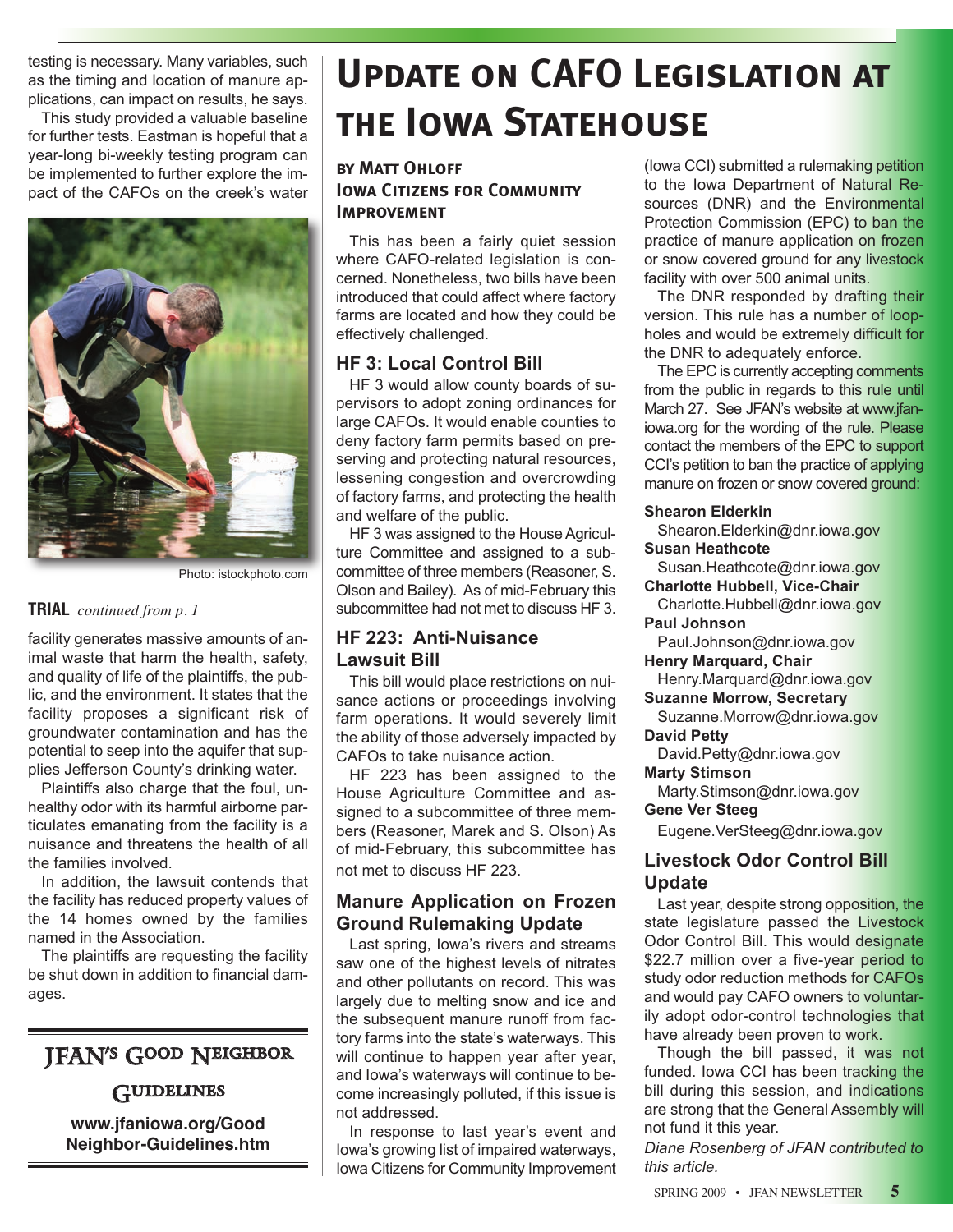### **News Briefs From Iowa, the US and Beyond**

#### **Ethics Complaint Filed Against Representative Mertz**

Iowa Citizens for Community Improvement (Iowa CCI) has filed an ethics complaint against State Representative Dolores Mertz, a Democrat from Ottosen who heads the Agricultural Committee in the Iowa House. The complaint says her two sons' 4000 head CAFO in Kossuth County pose a conflict of interest and that she should be removed as head of the committee.

Iowa CCI says Mertz's family and financial ties bias her legislative decisions regarding animal confinements. Mertz receives rent from her two sons, Peter and David Mertz, to spread manure on her farm.

Hugh Espy, Iowa CCI Executive Director, says Mertz has not supported bills to strengthen construction standards for CAFOs or to increase the distance between homes and confinements.

Mertz is a 20-year member of the House and has been chair of the House Agricultural Committee for the last three. House Speaker Pat Murphy of Dubuque says he has no plans to ask her to step down from her position.

The House Ethics Committee is reviewing the compliant, according to Representative Helen Miller, chair of the committee.

#### **Jefferson County Gives OK to Master Matrix**

In January, the Jefferson County Board of Supervisors approved the Master Matrix for 2009. The Master Matrix is a 44 question scoring system developed by the State Legislature that requires CAFO operators to meet air, water, and community impact standards. Counties throughout Iowa vote each year to renew their participation in the system.

Eighty-seven of Iowa's 99 counties adopted the Master Matrix for this year. Washington and Keokuk counties, two counties with some of the highest concentrations of CAFOs in southeast Iowa, have not.

To see a map of the counties that approved the Master Matrix for 2009, visit www.iowadnr.gov/afo/files/09cermap.pdf.

#### **Organic Regs Developer Chosen for No. 2 USDA Post**

President Barack Obama selected Tufts University professor Kathleen Merrigan to fill the deputy secretary role at the Department of Agriculture. Merrigan helped to develop the organic food labeling rules during the Clinton administration.

As second in command, Merrigan will oversee the daily operations of the USDA.

Merrigan worked with Senator Patrick Leahy in



Marketing Service where she helped to develop the agency's rules on what constituted organic foods.

She was an analyst with the Henry A. Wallace Institute for Alternative Agriculture and a consultant with the UN's Food and Agriculture Organization from 1994-1999. Prior to that, she served on the US Senate Agriculture Committee from 1987–1992.

Since leaving the USDA, Merrigan has been teaching at Tuft University's Friedman School of Nutrition Science and Policy. She earned a doctorate from Massachusetts Institute of Technology in environmental planning.

After a lukewarm response to Secretary Tom Vilsack's appointment as head of the USDA, sustainable agriculture advocates and progressives are reacting enthusiastically to her selection.

#### **Regional CAFO Rejected**

The Iowa DNR denied a permit application for a 4900-head hog factory in southern Appanoose County this fall. The confinement's application fell short of enough Master Matrix points and also did not meet legal requirements. Appanoose County is approximately 60 miles southwest of Jefferson County.

#### **Rule Exempts CAFOs from Reporting Toxic Emissions**

Reacting to pressure from agricultural lobbyists and lawmakers from agricultural states, a midnight Bush Administration rule exempted factory farms from reporting the release of hazardous air emissions to the Environmental Protection Agency.

It does require large animal feeding operations\* to report certain types of releases to local and state agencies, however.

The rule pertains to air emissions normally produced by livestock manure; it does not affect emissions caused by other sources, such as containment ruptures.

Prior to the rule, federal law had long required factory farms to notify government officials when toxic pollution levels from manure exceed public safety thresholds.

The EPA contends that the reports pose an unnecessary burden to livestock producers since local emergency responders don't use them when attending to an event. Environmental groups, local air quality agencies, and other lawmakers say the reports serve an important role in making CAFO operators accountable for the pollution they produce.

An increasing body of scientific evidence shows these toxic substances, ammonia and hydrogen sulfide, can cause respiratory illness, lung inflammation, and increased vulnerability to asthma.

One of President Obama's first acts was to halt all last-minute Bush administration rules until the new White House team conducted a legal and policy review of the rules. Rules enacted within the last 60 legislative days of the Bush administration, which extends as far back as May or June 2008, can be tossed out. A decision on this rule has not yet been reported.

*\* A confinement with 2500 swine weighing 55 pounds or more or 10,000 swine weighing less than 55 pounds.*

#### **Groups Challenge EPA Ruling Help Sought with Lawsuit**

A coalition of six groups, represented by the environmental law firm Earthjustice, filed a lawsuit against the US Environmental Protection Agency on January 15 arguing that the exemption will harm peo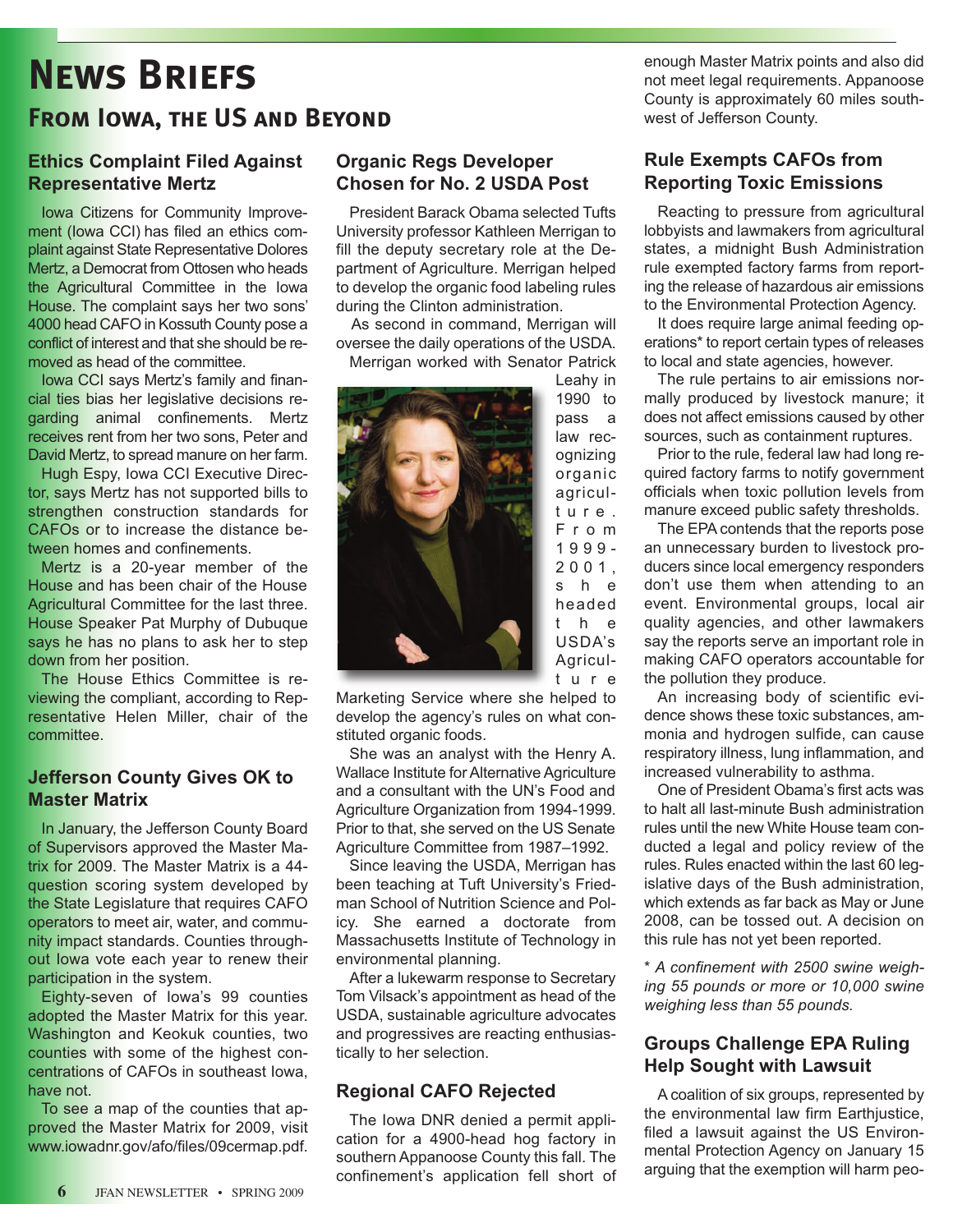ple living and working near factory farms.

The Center for Food Safety (CFS), one of the coalition members, is currently looking for people who may want to help with this lawsuit. They are specifically looking for individuals who live within a few miles of one or more CAFOs, especially small or medium-size confinements, and who spend time outside, either in their yard, walking in their neighborhood, or other outdoor activities.

Anyone meeting that criteria who would like to speak with the CFS should email office@centerforfoodsafety.org with "CAFO" in the subject line.

#### **CAFO Owners Can Now Decide If They Need a Permit**

Another midnight rule by the Bush administration allows factory farms to avoid construction permits if they claim their facility will not discharge animal wastes into streams, lakes, or rivers.

The EPA hailed this rule as being tougher on factory farms since it calls for a "zero discharge standard." For the first time it requires CAFOs to submit manure management plans to prevent nutrients from discharging into waterways as part of the permitting process.

However, federal or state authorities do not need to review a CAFO operator's decision as to whether or not a permit is required.

Benjamin Grumbles, Assistant EPA ad-

ministrator for water, said in a statement that the new rules provide a "strong national standard for pollution prevention and environmental protection while main-



Photo courtesy of USDA NRCS

taining our country's economic and agricultural competitiveness."

Environment groups point out that some of the nation's largest polluters are now in charge of policing themselves.

Eric Schaeffer, director of the Environmental Integrity Project and a former EPA enforcement official, says that the new rule allows industrial farms to avoid the Clean Water Act altogether by certifying they have voluntarily taken steps to avoid discharging wastes into waterways.

It is unclear what the certification process will entail and whether enforcement actions would be taken against operators who certify they don't need a permit, then fail to achieve certification.

#### **CAFO Gets Yes, No, Yes**

Two hog confinements in Dallas County, housing a total of 15,000 hogs, were given the green light after a regulatory journey approved, denied, then again approved the facilities.

After achieving enough points on the Master Matrix, Granger farmer Robert Manning, Jr. received Iowa DNR approval last year to construct two facilities.

However, in response to an appeal by the Dallas County Board of Supervisors, the Environmental Protection Commission (EPC) rejected the permit in August. Saying the Matrix standards were too low, the EPC claimed the CAFOs would further degrade the already highly polluted Raccoon River watershed. The watershed feeds into the Des Moines River, which supplies drinking water to 400,000 Iowans in the metropolitan Des Moines area.

Mr. Manning appealed the surprise decision, and the case was headed to court. To avoid a lengthy legal battle, additional closed-door negotiations between Mr. Manning and the EPC yielded yet another reversal. The EPC approved the CAFOs with the inclusion of several environmental protections: tree lines, grass buffers, emergency plans, and restriction on when manure from the confinement could be spread. The committee says that the agreement will provide greater protections for the environment.

**NEWS BRIEFS** *continued on p. 8*

| <b>MAIL IN DONATION FORM</b>                                               |                                                                                                  |  |  |  |  |
|----------------------------------------------------------------------------|--------------------------------------------------------------------------------------------------|--|--|--|--|
| Please cut out this form and mail it with your tax-deductible donation to: |                                                                                                  |  |  |  |  |
| JFAN, Inc.                                                                 |                                                                                                  |  |  |  |  |
| <b>P.O. Box 811</b>                                                        |                                                                                                  |  |  |  |  |
| Fairfield, IA 52556                                                        | <b>MAKE A DONATION!</b>                                                                          |  |  |  |  |
| Donation Amount:   \$25.00 (for JFAN Annual Membership)                    | Please support JFAN with your generous                                                           |  |  |  |  |
|                                                                            | tax-deductible donation. JFAN has been                                                           |  |  |  |  |
|                                                                            | approved by the IRS as a 501(c)(3)<br>tax exempt educational foundation. All                     |  |  |  |  |
| <b>Name</b>                                                                | donations to JFAN are tax-deductible to the                                                      |  |  |  |  |
| <b>Street</b>                                                              | full extent of the law. Please consult with your<br>personal tax advisor about any questions you |  |  |  |  |
|                                                                            | may have about your donation. JFAN will send                                                     |  |  |  |  |
| City/State/Zip                                                             | out receipts only for donations over \$250.                                                      |  |  |  |  |
| <b>Phone</b><br><b>Email</b>                                               |                                                                                                  |  |  |  |  |
| Checks payable to: Jefferson County Farmers & Neighbors, Inc.              |                                                                                                  |  |  |  |  |
| <b>Donate Online</b>                                                       |                                                                                                  |  |  |  |  |
| To make a credit card donation using PayPal, go to www.jfaniowa.org        |                                                                                                  |  |  |  |  |
| Click on "What you can do" then click on "Make a Donation"                 |                                                                                                  |  |  |  |  |
| and follow the simple instructions.                                        |                                                                                                  |  |  |  |  |